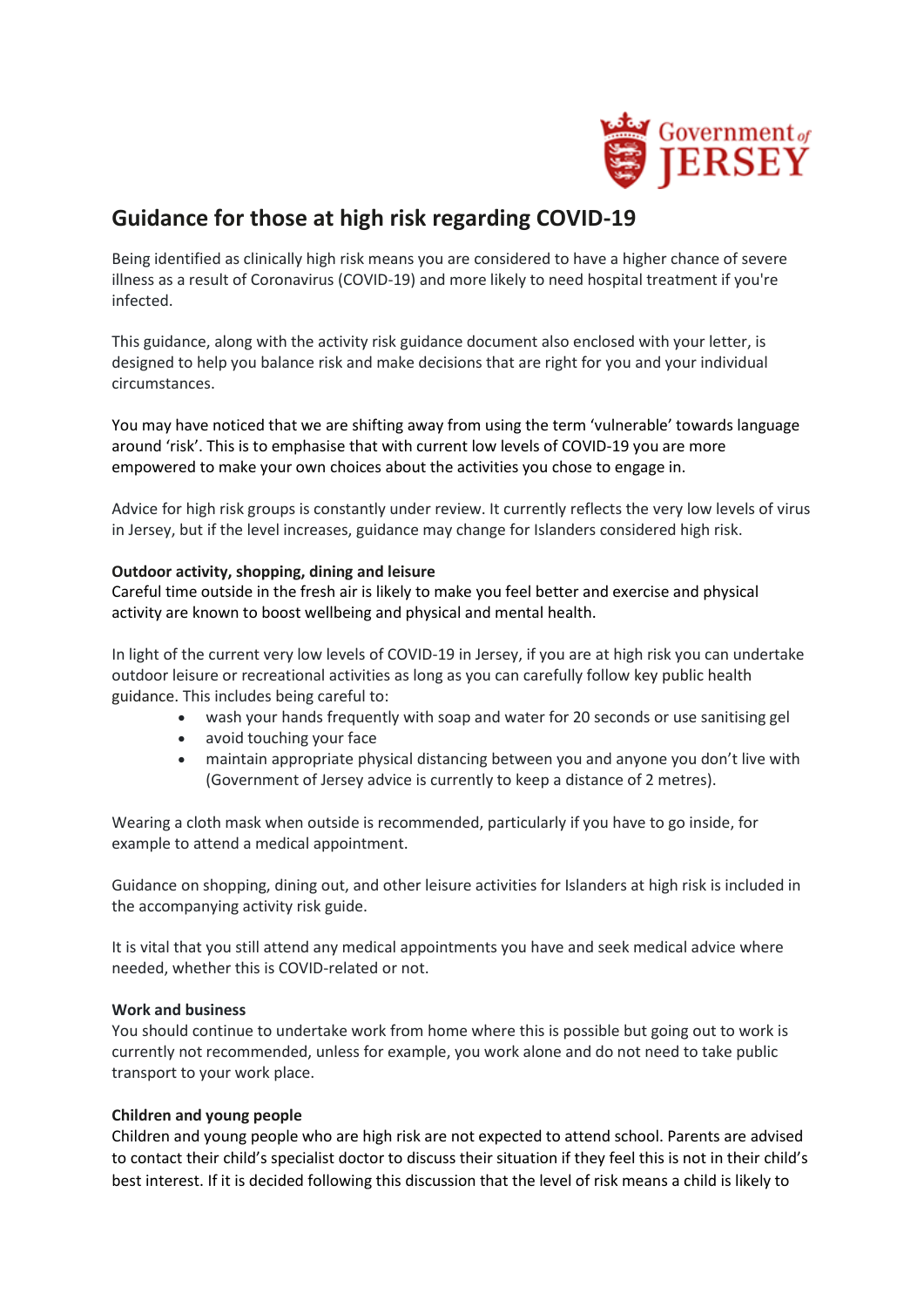benefit more from returning to school than staying at home, then they are advised to return to school, whilst maintaining physical distancing and other [key public health messages](https://www.gov.je/health/coronavirus/safeexitframework/pages/safeexitframeworkforislanders.aspx#KeyPublicHealthMessages) as far as they are able to understand and follow these.

## **Avoiding contact with those displaying Coronavirus symptoms**

You should strictly avoid contact with someone who is displaying [Coronavirus](https://www.gov.je/Health/Coronavirus/PublicHealthGuidance/Pages/CoronavirusInformation.aspx#Symptoms) symptoms.

#### Coronavirus symptoms are:

A new continuous cough and/or fever which may be accompanied by one or more of the following:

- headaches
- tiredness
- muscle ache
- respiratory symptoms besides cough such as a sore throat, blocked or runny nose
- gastro-intestinal symptoms can also be a feature of COVID 19 and these are more common in children than adults
- loss of smell and taste (common and in some cases this may be the only symptom present).

Our understanding of COVID-19 is growing all the time. For the most up to date information on symptoms and other public health guidance you can visit: [www.gov.je/coronavirussymptoms](https://www.gov.je/coronavirussymptoms) or phone the Coronavirus Help Line on [+44 \(0\) 1534](tel:+44%201534445566) 445566.

## **Visitors and carers in your home**

It is strongly advised that you do not have any visitors into your home at this time, unless they are providing essential care for you. Essential care includes things like health or social care, and help with washing, dressing or eating.

Carers, or anyone providing essential support, must stay away if they have any of the symptoms of Coronavirus. They should wash their hands with soap and water for 20 seconds on entering your home, and then often while they are there. They should also try to observe physical distancing guidelines wherever practical while delivering your care.

You should have an alternative list of people who can help you with your care if your main carer becomes unwell.

# **Providing care for someone who is high risk, including children and young people**

If you are caring for someone who is high risk ensure you carefully follow key public health messages throughout your daily routine and whether you are with the high risk person or not. This will reduce the chance of you being infected with and passing on COVID-19. This includes the following simple steps:

- follow physical distancing guidance in your daily routine and also when delivering care wherever this is possible
- wash your hands often using soap and water for at least 20 seconds or use hand sanitiser
- keep your distance if you are unwell and make alternative arrangements for care.

Further advice for carers is available by at[: www.gov.je/PPEForEssentialWorkers](https://eur02.safelinks.protection.outlook.com/?url=http%3A%2F%2Fwww.gov.je%2FPPEForEssentialWorkers&data=02%7C01%7C%7C9121e36d208e46a6aa2b08d811da54e2%7C2b5615117ddf495c8164f56ae776c54a%7C0%7C0%7C637278976708191728&sdata=lUAt2Q3UAJhfDCmqGUfZHK3jVLANAtJMN6YqwnC0VR4%3D&reserved=0)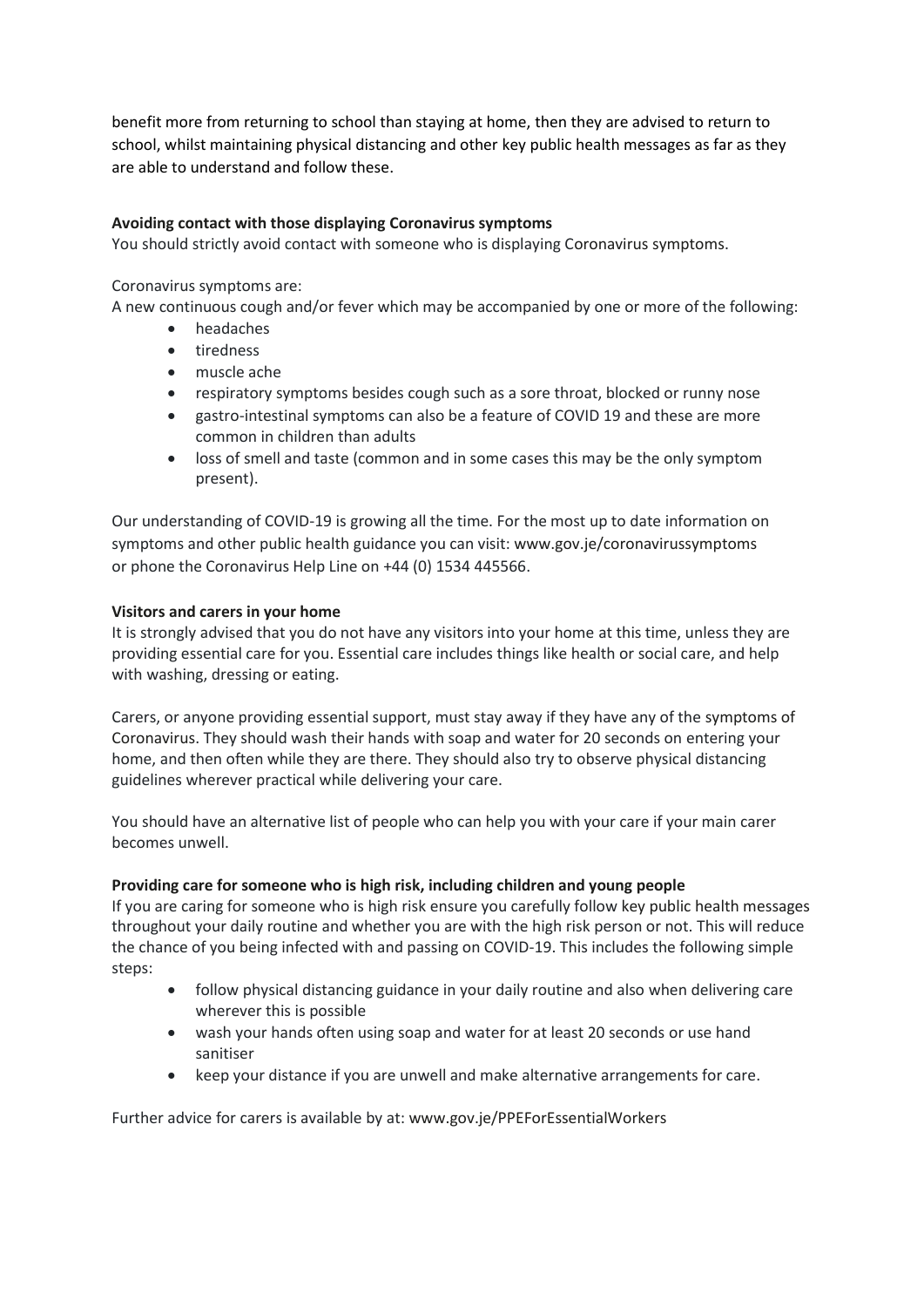## **If you have someone else living with you**

Those you live with can continue with their routine or go to work if they cannot work from home. They should be careful to follow physical distancing and other public health guidance measures, to reduce the chance of them passing on an infection to you.

Children and young people living with someone who is high risk can go to school but should follow physical distancing guidance and other key public health guidance measures where they are able to understand this.

## **If you develop symptoms of Coronavirus**

If you develop [symptoms of Coronavirus](https://www.gov.je/Health/Coronavirus/PublicHealthGuidance/Pages/CoronavirusInformation.aspx) you should stay at home and immediately call the Coronavirus Help Line o[n +44 \(0\) 1534 445566](tel:+44%201534445566) for advice.

In an emergency, call 999 if you are seriously ill. Do not visit your doctor, pharmacy, or a hospital.

To help the health service provide you with the best care if you need to go to hospital you can prepare a single hospital bag. This should include:

- your emergency contact
- a list of the medications you take (including dose and frequency)
- any information on your planned care appointments and things you would need for an overnight stay (snacks, pyjamas, toothbrush, medication and so on)
- an advanced care plan, if you have one

## **Support with food and medicines delivery to your home, or any other needs.**

The ['Connect Me'](https://www.gov.je/health/coronavirus/volunteering/Pages/index.aspx) service offers help around many areas you may need extra support with at this time, such as finances and accommodation, family and domestic concerns, health and wellbeing.

You can also get help with delivery of essential supplies to your home, such as food or medicine.

To find out more you can:

- Phone the Coronavirus Help Line o[n +44 \(0\) 1534](tel:+44%201534445566) 445566,
- Call your Parish Hall and ask about 'Connect Me'
- Go online and visit [www.gov.je/connectme](https://www.gov.je/connectme)

# **Looking after your mental and physical wellbeing**

Reducing exercise and physical activity, and changes in your routine can all contribute to increasing stress and anxiety. If you are struggling with your mental or emotional wellbeing there are free and confidential services available to you:

- Call the Listening Lounge on +44 [\(0\) 1534 866793](tel:+44%201534866793) from 10am to 10pm daily.
- Call MIND Jersey on +44 (0) 800 7359404, who are running a free hotline from 8am to 6pm every day, to support people through these difficult times.
- Access 'Every Mind Matters', an online resource which provides simple tips and advice to take care of your mental health. This can be accessed for free online at: [www.nhs.uk/oneyou/every-mind-matters/](https://www.nhs.uk/oneyou/every-mind-matters/)
- Phone the Coronavirus Help Line on[: +44 \(0\) 1534](tel:+44%201534445566) 445566
- Phone 999 in an emergency

There are also simple things you can do that may help: